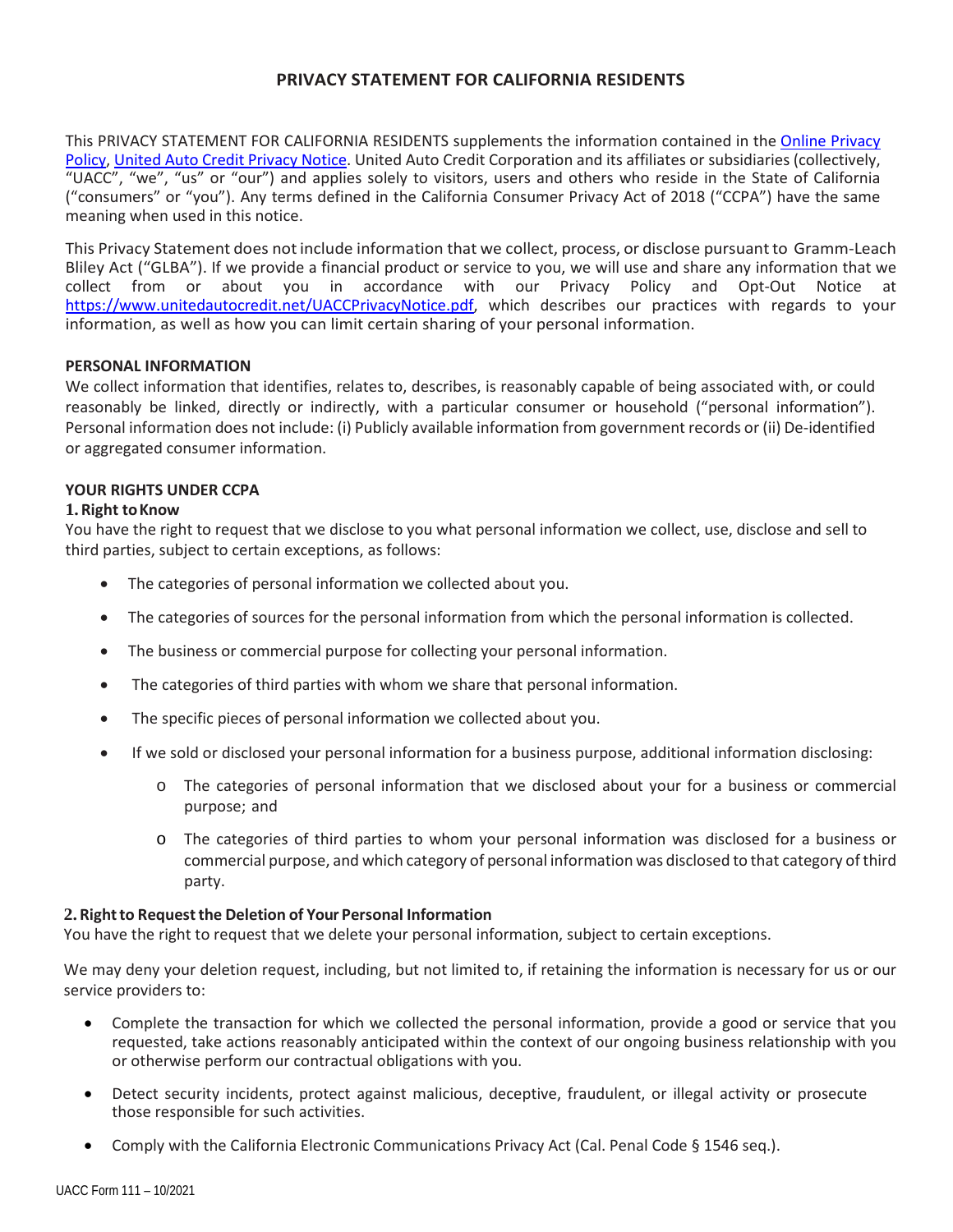- Enable solely internal uses that are reasonably aligned with your expectations based on your relationship with us.
- Comply with a legal obligation.

# **3.Rightto OptOut of the Sale of Personal Information**

We do not currently sell your personal information to third parties and will not sell your personal information in the future without providing you a notice informing you of your right to opt-out of such sale.

### **4.** Right to Non-Discrimination

We will not discriminate against you for exercising any of your rights under CCPA. Unless permitted by the CCPA, we will not: (i) deny you goods or services; (ii) charge you different prices or rates for goods or services, including through granting discounts or other benefits, or imposing penalties; (iii) provide you a different level or quality of goods or services; or (iv) suggest that you may receive a different price or rate for goods or services or a different level or quality of goods or services.

### **INFORMATION WE COLLECT**

Inparticular,wehavecollectedthefollowingcategoriesofpersonalinformationfromconsumerswithinthelasttwelve (12)months:

| <b>Categories of Personal</b><br>Information                                                                                                  | <b>Examples</b>                                                                                                                                                                                                                                                                                                                                                                        | <b>Categories of Sources and</b><br><b>Purpose</b>                                                                                                                                                                                         | <b>Categories of Third</b><br><b>Parties</b>                                                                                                     |  |
|-----------------------------------------------------------------------------------------------------------------------------------------------|----------------------------------------------------------------------------------------------------------------------------------------------------------------------------------------------------------------------------------------------------------------------------------------------------------------------------------------------------------------------------------------|--------------------------------------------------------------------------------------------------------------------------------------------------------------------------------------------------------------------------------------------|--------------------------------------------------------------------------------------------------------------------------------------------------|--|
| A. Identifiers.                                                                                                                               | A real name, alias, postal address,<br>unique personal identifier, online<br>identifier, Internet Protocol address,<br>email address, account name, Social<br>Security number, driver's license<br>number, passport number or other<br>similar identifiers.                                                                                                                            | Obtained directly from<br>the consumer, as well<br>as from third parties<br>in connection with the<br>services we provide to<br>you, such as dealers.                                                                                      | Our affiliates, service<br>providers and third<br>parties authorized by<br>you, in connection with<br>products or services we<br>provide to you. |  |
| <b>B.</b> Personal information<br>categories listed in the<br><b>California Customer</b><br>Records statute (Cal.<br>Civ. Code § 1798.80(e)). | A name, signature, Social Security<br>number, physical characteristics<br>or description, address, telephone<br>number, passport number, driver's<br>license or state identification<br>card number, insurance policy<br>number, education, employment,<br>employment history, bank account<br>number, credit card number, debit<br>card number or any other financial<br>information. | Obtained directly from<br>the consumer or the<br>consumer's device, as<br>well as from third parties<br>in connection with the<br>services we provide, such<br>as dealers, business<br>partners, or professional<br>service organizations. | Our affiliates, service<br>providers and third parties<br>authorized by you, in<br>connection with products<br>or services we provide to<br>you. |  |
| C. Protected<br>classification<br>characteristics under<br>California or federal law                                                          | Age, race, color, ancestry, national<br>origin, citizenship, religion or creed,<br>marital status, sex, veteran or military<br>status.                                                                                                                                                                                                                                                 | Obtained directly from<br>the consumer, from<br>public records obtained<br>from government<br>entities, as well as<br>from third parties in<br>connection with the<br>services we provide,<br>such as dealers and<br>business<br>partners. | Our affiliates, service<br>providers and third parties<br>authorized by you, in<br>connection with products<br>or services we provide to<br>you. |  |
| D. Commercial<br>information.                                                                                                                 | Records of personal property,<br>products or services purchased,<br>obtained, or considered, or other<br>purchasing or consumption histories<br>or tendencies.                                                                                                                                                                                                                         | Obtained from public<br>records and third parties,<br>such as credit report<br>agencies, in connection<br>with the services we<br>provide to you.                                                                                          | Our affiliates, service<br>providers and third<br>parties authorized by<br>you, in connection with<br>products or services we<br>provide to you. |  |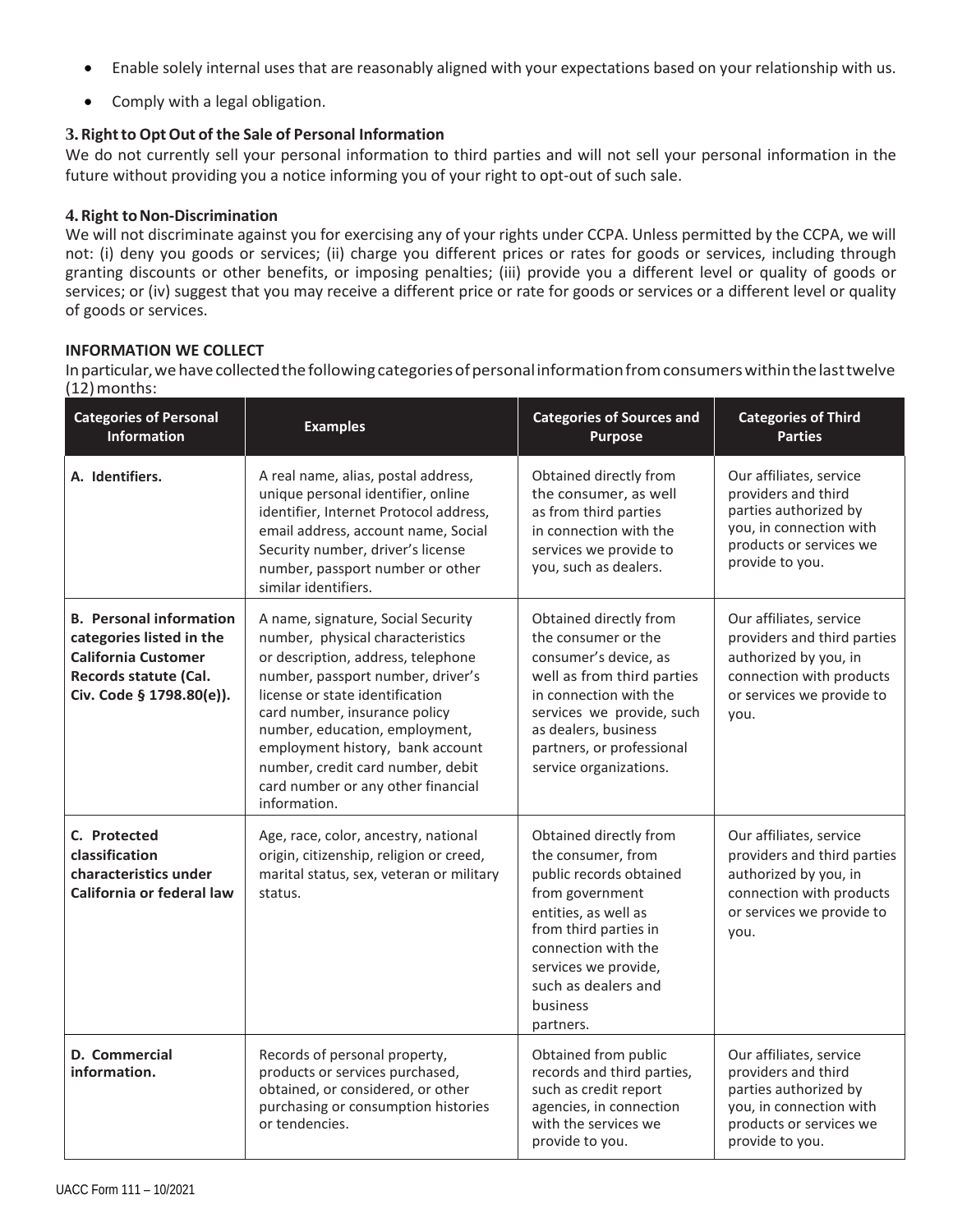| E. Biometric information.                                  | Genetic, physiological, behavioral, and<br>biological characteristics, or activity<br>patterns used to extract<br>a template or other identifier or<br>identifying information, such as,<br>fingerprints, faceprints and<br>voiceprints, iris or retina scans,<br>keystroke, gait or other physical<br>patterns, and sleep, health or<br>exercise data. | Obtained directly from<br>the consumer.                                                                                                                                                                        | Our affiliates, service<br>providers and third<br>parties authorized by<br>you, in connection with<br>products or services we<br>provide to you. |
|------------------------------------------------------------|---------------------------------------------------------------------------------------------------------------------------------------------------------------------------------------------------------------------------------------------------------------------------------------------------------------------------------------------------------|----------------------------------------------------------------------------------------------------------------------------------------------------------------------------------------------------------------|--------------------------------------------------------------------------------------------------------------------------------------------------|
| F. Internet or other<br>similar network activity.          | Browsing history, search history,<br>information on a consumer's<br>interaction with a website,<br>application or advertisement.                                                                                                                                                                                                                        | Obtained directly from<br>the consumer.                                                                                                                                                                        | Our affiliates, service<br>providers and third<br>parties authorized by<br>you, in connection with<br>products or services we<br>provide to you. |
| G. Sensory data.                                           | Audio, electronic, visual, thermal,<br>olfactory or similar information.                                                                                                                                                                                                                                                                                | Obtained directly from<br>the consumer.                                                                                                                                                                        | Our affiliates, service<br>providers and third<br>parties authorized by<br>you, in connection with<br>products or services we<br>provide to you. |
| H. Professional or<br>employment-related<br>information.   | Current or past job history.                                                                                                                                                                                                                                                                                                                            | Obtained directly from<br>the consumer, as well<br>as from third parties<br>in connection with the<br>services we provide to<br>you, such as dealers.                                                          | Our affiliates, service<br>providers and third<br>parties authorized by<br>you, in connection with<br>products or services we<br>provide to you. |
| I. Inferences drawn<br>from other personal<br>information. | Profile reflecting a person's<br>preferences, characteristics,<br>predispositions, behavior, attitudes,<br>intelligence, abilities and aptitudes.                                                                                                                                                                                                       | Obtained directly from<br>the consumer, as well<br>as from third parties<br>in connection with the<br>services we provide, such<br>as dealers, business<br>partners, or professional<br>service organizations. | Our affiliates, service<br>providers and third<br>parties authorized by<br>you, in connection with<br>products or services we<br>provide to you. |

We obtain the categories of personal information listed above from the following categories of sources:

- Directly and indirectly from our customer or consumers. For example, from documents that our customers provide us related to the services for which they engages us or information we collect from providing services to them.
- Directly and indirectly from activity on our website (www.uniteautocredit.net). For example, from submissions through our website portal or website usage details collected automatically.
- From third parties that interact with us in connection with the services we perform. For example, from auto dealerships so we may provide financing services.

#### **PURPOSE FOR COLLECTING THE PERSONAL INFORMATION**

We collect the personal information described above for one or more of the following business purposes:

- Auditing related to a current interaction with you and concurrent transactions, and auditing compliance.
- Detecting security incidents, protecting against malicious, deceptive, fraudulent, or illegal activity and prosecuting those responsible for that activity.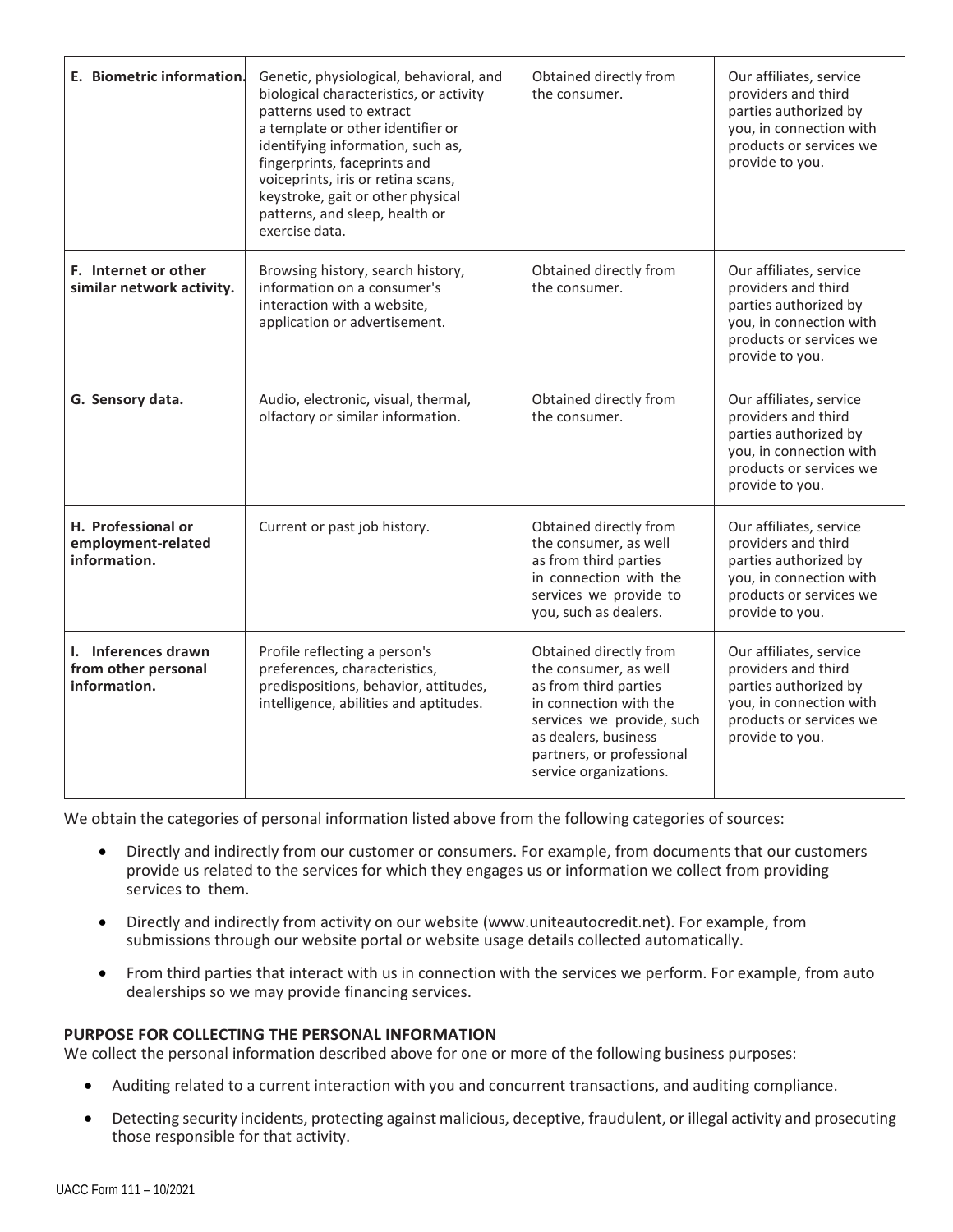- Debugging to identify and repair errors that impair existing intended functionality.
- Short-term, transient use, as long as the personal information is not disclosed to another third party and is not used to build a profile about you or otherwise alter your experience outside the current interaction, including but not limited to the contextual customization of ads shown as part of the same interaction.
- Performing services for you, directly or through a service provider, including maintaining or servicing accounts, providing customer service, processing or fulfilling orders and transactions, issuing and mail billing statements and letters, verifying customer information, processing payments, providing financing, providing analytic services or providing similar services. This includes using the information to provide you products or services that you request from us. This also includes using your personal information to fulfill or meet the reason for which you provide us the information.
- Undertaking internal research for technological development and demonstration.
- Undertaking activities to verify or maintain the quality or safety of a service or device that is owned or controlled by us, and to improve, upgrade or enhance the service or device that is owned or controlled by us.

We will not collect additional categories of personal information or use the personal information we collected for materially different, unrelated or incompatible purposes without providing you notice.

#### **SHARING OF PERSONAL INFORMATION**

We may disclose your personal information to third parties for a business purpose. There has been no sale of California personal information to a third party in the preceding twelve (12) months. In the preceding twelve (12) months, we have disclosed the following categories of personal information for a business purpose:

- Category A: Identifiers.
- Category B: Personal information categories listed in the California Customer Records
- Category C: Protected classification characteristics under California or federal law
- Category D: Commercial information.
- Category E: Biometric information.
- Category F: Internet or other similar network activity
- Category G: Sensory data.
- Category H: Current or past job history.
- Category I: Inferences drawn from other personal information.

We disclose your personal information for a business purpose to the following categories of third parties:

- (i) Our affiliates
- (ii) Service providers
- (iii) Third parties to whom you or your agents authorize us to disclose your personal information in connection with products or services we provide to you.

#### **CHANGES TO OUR PRIVACY STATEMENT**

We reserve the right to amend this privacy statement at our discretion and at any time. When we make changes to this privacy statement, we will notify you by email or through a notice on our website homepage.

#### **AUTHORIZED AGENT**

You may designate an authorized agent to make a request on your behalf. The designated agent will be required to provide us your written authorization to act on your behalf or other legal documentation to prove the individual is acting on your behalf. We must also be able to confirm your identity by verifying certain identifying information.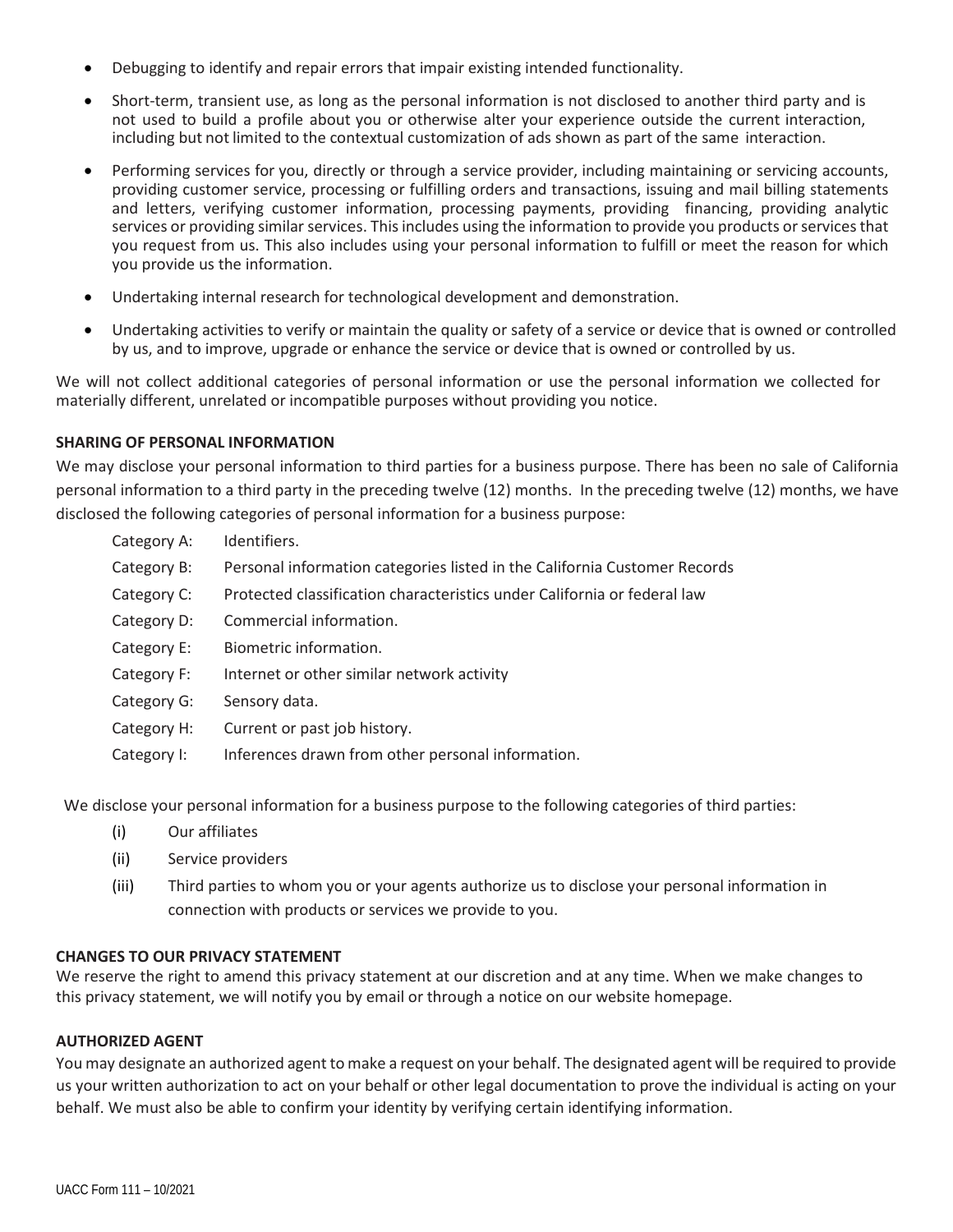# **HOW TO EXERCISE YOUR RIGHTS – CONTACT INFORMATION**

In order to submit a request, you must call our toll-free number at 866-473-8144 or submit your request in writing to: United Auto Credit, P.O. Box 163049, Fort Worth, TX 76161, Attention: Customer Experience. Once we receive such request, we will proceed to verify your identity by matching the information provided by you with the information included in our records. To do so, you will have to provide the following:

- First, Middle and Last Name
- Current Address
- Former Addresses
- Email
- Phone Number

If you have any questions or comments about this notice, the ways in which we collect and use your personal information, your choices and rights regarding such use, or wish to exercise your rights under CCPA, please do not hesitate to contact us.

# **Last Revised: October 04, 2021**